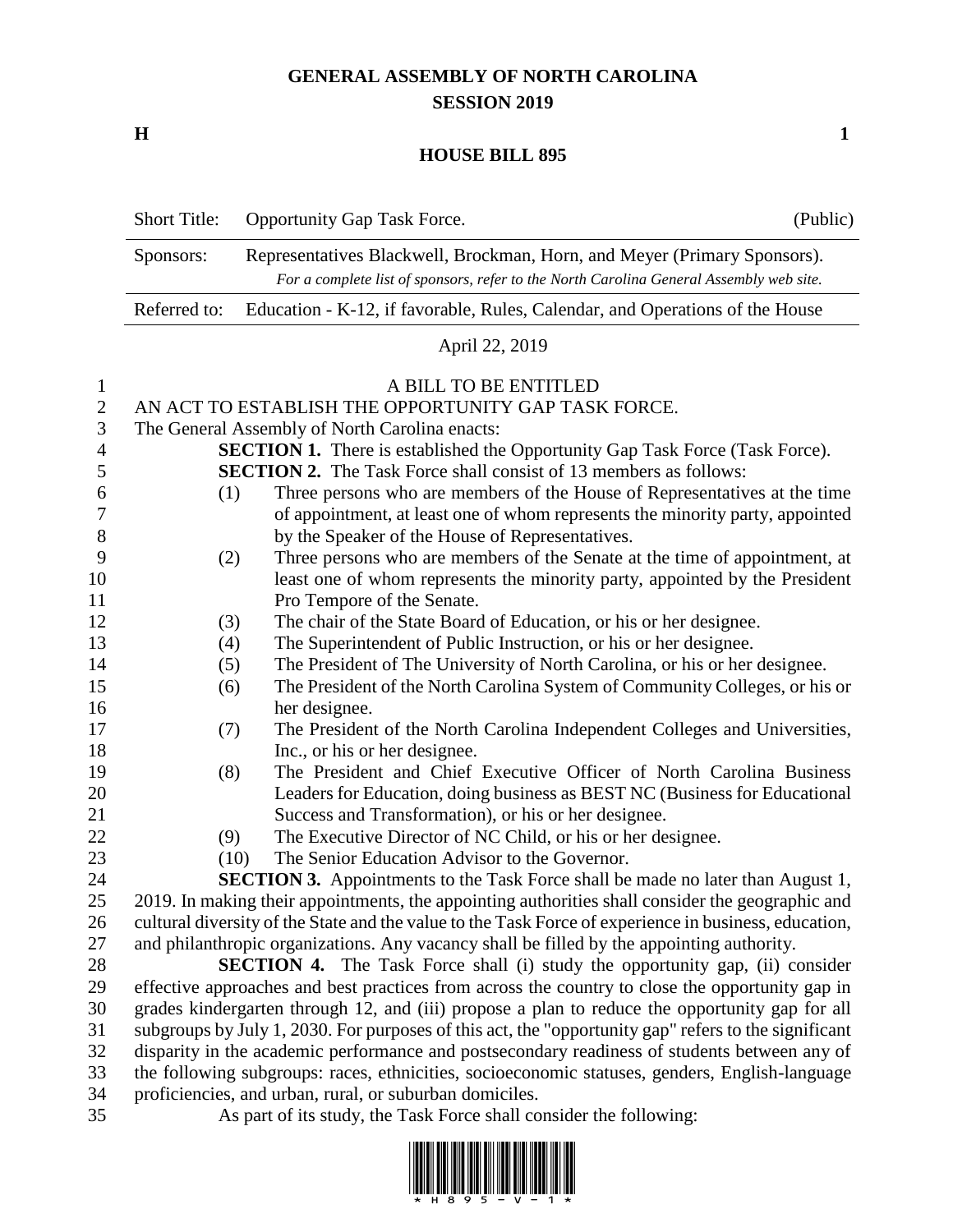|                |                                                                                                                                                                                                  | <b>General Assembly Of North Carolina</b>                                                          | <b>Session 2019</b> |
|----------------|--------------------------------------------------------------------------------------------------------------------------------------------------------------------------------------------------|----------------------------------------------------------------------------------------------------|---------------------|
| $\mathbf{1}$   | (1)                                                                                                                                                                                              | Best practices in public education.                                                                |                     |
| $\overline{c}$ | (2)                                                                                                                                                                                              | Professional development for teachers.                                                             |                     |
| 3              | (3)                                                                                                                                                                                              | Parental involvement in public education.                                                          |                     |
| $\overline{4}$ | (4)                                                                                                                                                                                              | Disparities in disciplinary consequences, including                                                | suspensions<br>and  |
| 5              |                                                                                                                                                                                                  | expulsions.                                                                                        |                     |
| $\sqrt{6}$     | (5)                                                                                                                                                                                              | Preparation and development of school leadership.                                                  |                     |
| $\tau$         | (6)                                                                                                                                                                                              | Effective use of data to reduce the opportunity gap.                                               |                     |
| $8\,$<br>9     | (7)                                                                                                                                                                                              | Access to effective educators.                                                                     |                     |
| 10             | (8)                                                                                                                                                                                              | Access to rigorous coursework, including content and courses.                                      |                     |
|                | (9)                                                                                                                                                                                              | Access to effective school leadership.                                                             |                     |
|                | (10)                                                                                                                                                                                             | Innovative budgeting practices.                                                                    |                     |
|                | (11)                                                                                                                                                                                             | The value of incorporating mastery-based learning into curriculum.                                 |                     |
|                | (12)                                                                                                                                                                                             | Any other issue the Task Force deems relevant to its study.                                        |                     |
|                |                                                                                                                                                                                                  | At a minimum, the Task Force shall extend invitations to receive input from all of the             |                     |
|                | following:                                                                                                                                                                                       |                                                                                                    |                     |
|                | (1)                                                                                                                                                                                              | Two or more parents of students adversely affected by the opportunity gap.                         |                     |
|                | (2)                                                                                                                                                                                              | Two or more teachers employed in a North Carolina public school who have                           |                     |
|                |                                                                                                                                                                                                  | demonstrated significant success in reducing the opportunity gap in the                            |                     |
|                |                                                                                                                                                                                                  | classroom.                                                                                         |                     |
|                | (3)                                                                                                                                                                                              | Two or more principals employed in a North Carolina public school who have                         |                     |
|                |                                                                                                                                                                                                  | demonstrated significant success in reducing the opportunity gap at a school.                      |                     |
|                | (4)                                                                                                                                                                                              | Two or more superintendents employed in a local school administrative unit                         |                     |
|                |                                                                                                                                                                                                  | who have demonstrated significant success in reducing the opportunity gap at                       |                     |
|                |                                                                                                                                                                                                  | a local school administrative unit.                                                                |                     |
|                | (5)                                                                                                                                                                                              | Organizations that have demonstrated success in closing the opportunity gap,                       |                     |
|                |                                                                                                                                                                                                  | including, but not limited to, Communities in Schools of North Carolina, Inc.                      |                     |
|                | (6)                                                                                                                                                                                              | The Professional Educator Preparation and Standards Commission.                                    |                     |
|                | (7)                                                                                                                                                                                              | The My Future NC Commission.                                                                       |                     |
|                | (8)                                                                                                                                                                                              | The Governor's Commission on Access to Sound Basic Education.                                      |                     |
|                | (9)                                                                                                                                                                                              | The B-3 Interagency Council.                                                                       |                     |
|                | (10)                                                                                                                                                                                             | The North Carolina Early Childhood Foundation, Inc.'s Pathways to                                  |                     |
|                |                                                                                                                                                                                                  | Grade-Level Reading Initiative.                                                                    |                     |
|                |                                                                                                                                                                                                  | The Task Force shall include the following in its proposed plan to reduce the                      |                     |
|                |                                                                                                                                                                                                  | opportunity gap for all subgroups:                                                                 |                     |
|                | (1)                                                                                                                                                                                              | Information identifying opportunity gaps that exist between races, ethnicities,                    |                     |
|                |                                                                                                                                                                                                  | socioeconomic statuses, genders, English-language proficiencies, and urban,                        |                     |
|                |                                                                                                                                                                                                  | rural, or suburban domiciles.                                                                      |                     |
|                | (2)                                                                                                                                                                                              | Recommendations for closing or significantly reducing the opportunity gaps                         |                     |
|                |                                                                                                                                                                                                  | identified by the Task Force.                                                                      |                     |
|                | (3)                                                                                                                                                                                              | Benchmarks for implementation of the proposed plan.                                                |                     |
|                |                                                                                                                                                                                                  | <b>SECTION 5.</b> The Speaker of the House of Representatives and the President Pro                |                     |
|                |                                                                                                                                                                                                  | Tempore of the Senate shall each select a cochair for the Task Force from among its members.       |                     |
|                | The Task Force shall meet upon the call of its cochairs. A quorum of the Task Force is a majority                                                                                                |                                                                                                    |                     |
|                | of its members. No action may be taken except by a majority vote at a meeting at which a quorum                                                                                                  |                                                                                                    |                     |
|                | is present. The Task Force, while in the discharge of its official duties, may exercise all powers<br>provided for under G.S. 120-19 and G.S. 120-19.1 through G.S. 120-19.4. The Task Force may |                                                                                                    |                     |
|                |                                                                                                                                                                                                  |                                                                                                    |                     |
|                |                                                                                                                                                                                                  | contract for professional, clerical, or consultant services, as provided by G.S. 120-32.02. If the |                     |
|                |                                                                                                                                                                                                  | Task Force hires a consultant, the consultant shall not be a State employee or a person currently  |                     |
|                |                                                                                                                                                                                                  | under contract with the State to provide services.                                                 |                     |
|                |                                                                                                                                                                                                  | Members of the Task Force shall serve without compensation, but may receive travel                 |                     |
|                | and subsistence as follows:                                                                                                                                                                      |                                                                                                    |                     |